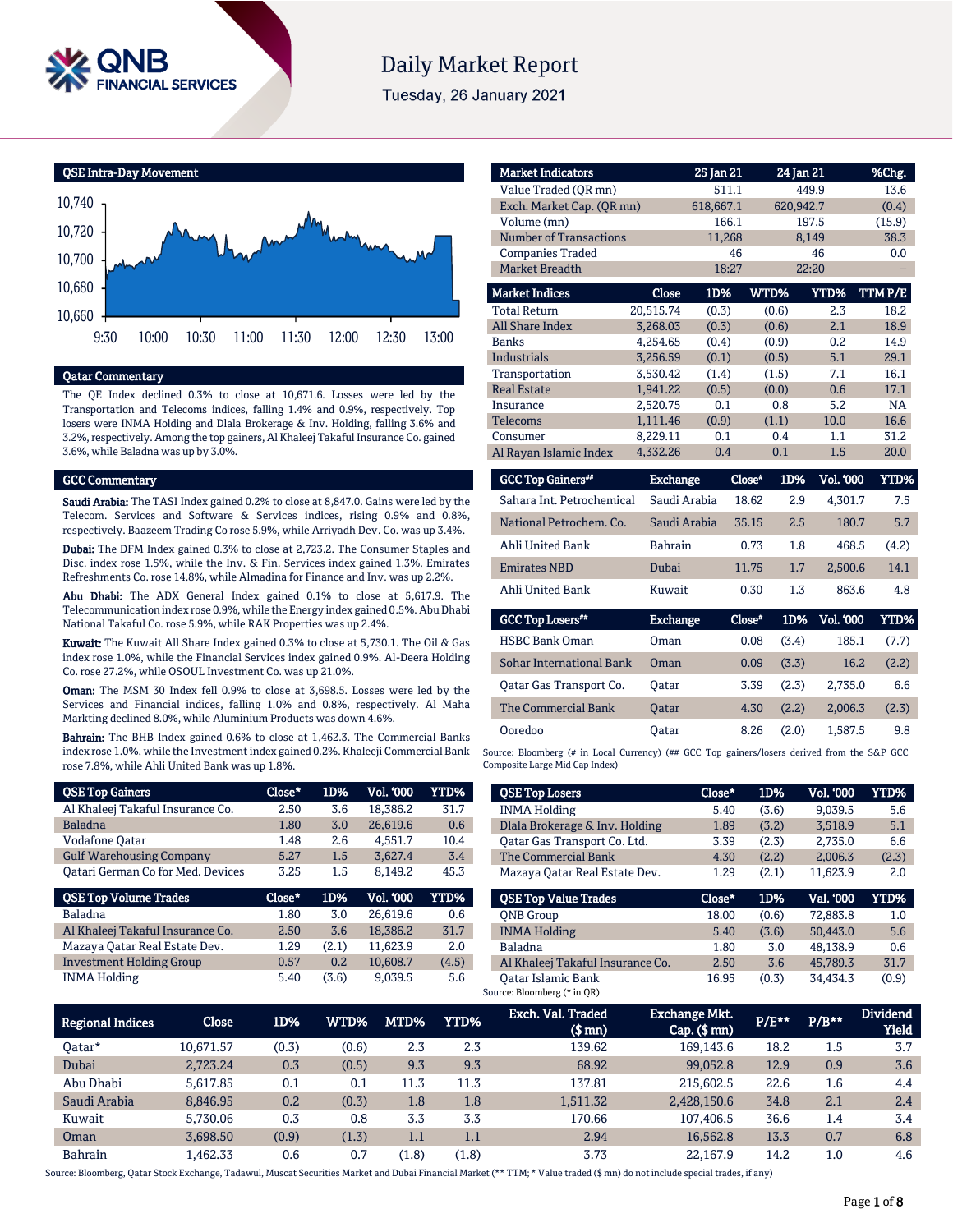# Qatar Market Commentary

- The QE Index declined 0.3% to close at 10,671.6. The Transportation and Telecoms indices led the losses. The index fell on the back of selling pressure from Qatari, Arab and Foreign shareholders despite buying support from GCC shareholders.
- INMA Holding and Dlala Brokerage & Inv. Holding were the top losers, falling 3.6% and 3.2%, respectively. Among the top gainers, Al Khaleej Takaful Insurance Co. gained 3.6%, while Baladna was up 3.0%.
- Volume of shares traded on Monday fell by 15.9% to 166.1mn from 197.5mn on Sunday. Further, as compared to the 30-day moving average of 181.1mn, volume for the day was 8.3% lower. Baladna and Al Khaleej Takaful Insurance Co. were the most active stocks, contributing 16% and 11.1% to the total volume, respectively.

| <b>Overall Activity</b>        | Buy %* | Sell %* | Net (QR)        |
|--------------------------------|--------|---------|-----------------|
| Oatari Individuals             | 44.42% | 45.62%  | (6, 123, 742.1) |
| <b>Oatari Institutions</b>     | 15.47% | 15.41%  | 284,290.5       |
| Oatari                         | 59.89% | 61.03%  | (5,839,451.6)   |
| <b>GCC Individuals</b>         | 0.83%  | 0.49%   | 1,700,605.8     |
| <b>GCC</b> Institutions        | 2.10%  | 0.43%   | 8,519,616.4     |
| <b>GCC</b>                     | 2.92%  | 0.92%   | 10,220,222.2    |
| Arab Individuals               | 11.58% | 11.94%  | (1,844,459.7)   |
| <b>Arab Institutions</b>       | 0.04%  | 0.00%   | 180,600.0       |
| Arab                           | 11.61% | 11.94%  | (1,663,859.7)   |
| <b>Foreigners Individuals</b>  | 4.03%  | 4.13%   | (487, 102.9)    |
| <b>Foreigners Institutions</b> | 21.54% | 21.98%  | (2,229,807.9)   |
| <b>Foreigners</b>              | 25.58% | 26.11%  | (2,716,910.8)   |

Source: Qatar Stock Exchange (\*as a % of traded value)

### Earnings Releases and Earnings Calendar

#### Earnings Releases

| 'Company         | Market       | Currencv | Revenue (mn)<br>302020 | % Change<br>YoY | <b>Operating Profit</b><br>$(mn)$ 302020 | % Change<br>YoY | <b>Net Profit</b><br>$(mn)$ 302020 | % Change<br>YoY |
|------------------|--------------|----------|------------------------|-----------------|------------------------------------------|-----------------|------------------------------------|-----------------|
| Hail Cement Co.* | Saudi Arabia | SR       | 336.3                  | 22.6%           | 126.5                                    | 1.9%            | 107.5                              | 82.0%           |

Source: Company data, DFM, ADX, MSM, TASI, BHB. (\*Financial for FY2020)

#### Earnings Calendar

| <b>Tickers</b> | <b>Company Name</b>                                  | Date of reporting 3Q2020 results | No. of days remaining | <b>Status</b> |
|----------------|------------------------------------------------------|----------------------------------|-----------------------|---------------|
| GWCS           | <b>Gulf Warehousing Company</b>                      | 26-Jan-21                        | 0                     | Due           |
| QIIK           | Qatar International Islamic Bank                     | $26$ -Jan-21                     | $\mathbf{0}$          | Due           |
| <b>ONCD</b>    | <b>Qatar National Cement Company</b>                 | $27$ -Jan-21                     |                       | Due           |
| <b>CBQK</b>    | The Commercial Bank                                  | $27$ -Jan-21                     |                       | Due           |
| <b>KCBK</b>    | Al Khalij Commercial Bank                            | $27$ -Jan-21                     |                       | Due           |
| <b>OIGD</b>    | <b>Oatari Investors Group</b>                        | $1-Feb-21$                       | $6\phantom{1}6$       | Due           |
| <b>VFQS</b>    | <b>Vodafone Oatar</b>                                | $2$ -Feb-21                      | 7                     | Due           |
| <b>UDCD</b>    | <b>United Development Company</b>                    | 3-Feb-21                         | 8                     | Due           |
| <b>OAMC</b>    | <b>Qatar Aluminum Manufacturing Company</b>          | $4$ -Feb-21                      | 9                     | Due           |
| QGTS           | <b>Qatar Gas Transport Company Limited (Nakilat)</b> | $7-Feb-21$                       | 12                    | Due           |
| QCFS           | Qatar Cinema & Film Distribution Company             | 8-Feb-21                         | 13                    | Due           |
| IQCD           | <b>Industries Oatar</b>                              | 8-Feb-21                         | 13                    | Due           |
| <b>DHBK</b>    | Doha Bank                                            | 8-Feb-21                         | 13                    | Due           |
| <b>QEWS</b>    | <b>Qatar Electricity &amp; Water Company</b>         | 14-Feb-21                        | 19                    | Due           |
| <b>ORDS</b>    | Ooredoo                                              | 14-Feb-21                        | 19                    | Due           |
| QIMD           | <b>Qatar Industrial Manufacturing Company</b>        | 14-Feb-21                        | 19                    | Due           |

Source: QSE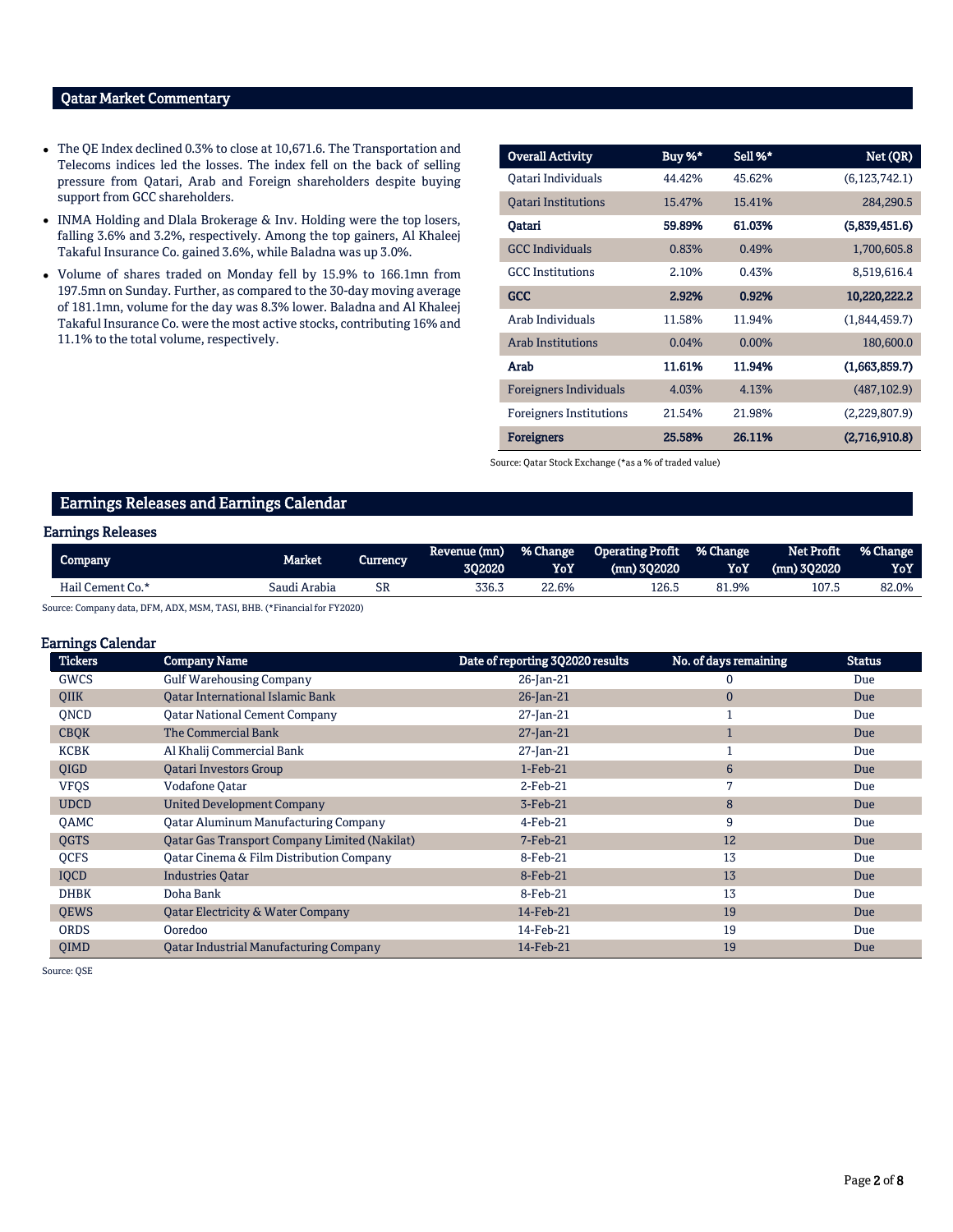# Qatar

- QFLS to hold its AGM on March 08 Qatar Fuel Company (QFLS) announced that the General Assembly Meeting (AGM) will be held on March 08, 2021, through web-meeting, subject to Ministry of Commerce and Industry approval and 06:30 pm. In case of not completing the legal quorum, the second meeting will be held on March 10, 2021, through web-meeting, subject to Ministry of Commerce and Industry approval and 06:30 pm. The agenda includes (1) Opening Speech by the Chairman of the Board of Directors. (2) Present and approve the Board of Directors report for the year ended on 31st December 2020. (3) Discuss and approve the External Auditors' Report on the Financial Statements for 2020. (4) Discuss and approve the Financial Statements for 2020. (5) Approval of recommendation of the Board to distribute cash dividend for the year 2020. (6) Discuss and approve the Corporate Governance Report for the year 2020. (7) Discharging members of the Board of Directors from responsibility for the year 2020 and determining their remuneration. (8) Approval of the appointment of external auditors and their remuneration for the year 2021. (QSE)
- MERS to disclose its annual financial results on February 23 Al Meera Consumer Goods Company will disclose its financial statement for the period ending December 31, 2020 on February 23, 2021. (QSE)
- BRES to disclose its annual financial results on February 08 Barwa Real Estate Company (BRES) will disclose its financial statement for the period ending December 31, 2020 on February 08, 2021. (QSE)
- IHGS posts 74.3% YoY increase but 42.1% QoQ decline in net profit in 4Q2020 – INMA Holding Group's (IHGS) net profit rose 74.3% YoY (but declined 42.1% on QoQ basis) to QR1.3mn in 4Q2020. The net profit for FY2020 rose to QR6.0mn as compared to net profit of QR0.40mn in FY2019. EPS amounted to QR0.11 in FY2020 as compared to QR0.01 in FY2019. (QSE)
- QSE issues clarification about Alkhaleej Takaful Insurance Qatar Stock Exchange (QSE) clarified that Alkhaleej Takaful Insurance Company affirmed that there are no undisclosed information or decisions affecting increased trading volume on the shares of Alkhaleej Takaful Insurance Company, noting that the company has only disclosed that the Board of Directors decided to open the nomination for membership in the board for the period 2021-2023, which was previously disclosed to the all investors through various means of disclosure. (QSE, Peninsula Qatar)
- QNBK acquires an additional stake in Housing Bank for Trade and Finance – QNB Group (QNBK) announced the acquisition of an additional holding of 12,883,373 ordinary shares in Housing Bank for Trade and Finance (HBTF), Jordan. QNB Group's total stake in HBTF is now 38.57% from 34.48%. The cost of this additional holding was equivalent to \$83.8mn. This additional purchase was funded through existing resources and will continue to account for HBTF as an associate investment in accordance with International Financial Reporting Standards (IFRS). (QSE)
- VFQS unveils Push-To-Talk Plus service for instant voice, video and text communication – Vodafone Qatar (VFQS) said it continues to bring the latest innovations to the market with the launch of Vodafone Push-To-Talk Plus — an advanced mission critical service that with a push of a button provides instant and secure communication between individuals or groups, powered by Vodafone's GigaNet nationwide network. Vodafone Push-to-Talk Plus is a next-generation walkie-talkie-like service designed for use by dispersed employees as an ideal solution for construction sites, ports, airports, stadiums, malls, hotels and all businesses involved in the organization and operation of mega events such as the 2022 FIFA World Cup where groups need to work together with real-time responsiveness, the company said in a statement. (Gulf-Times.com)
- UNCTAD report highlights Qatar deal for a stake in Borsa Istanbul – The United Nations Conference on Trade and Development (UNCTAD)'s 2020 Global FDI report has mentioned Qatar Investment Authority's announced acquisition of a 10% stake of Borsa Istanbul. In its 'January 2021 Investment Trends Monitor', UNCTAD noted FDI flows to West Asia dropped by 24% to \$21bn. In most oil exporters the impact of the pandemic was exacerbated by low energy prices, it said. FDI to Saudi Arabia remained stable, with inflows increasing by 4% to an estimated \$4.7bn, the report said. Policy interventions in investment promotion and diversification under the framework of Vision 2030 appear to be showing an effect. MNEs based in Egypt and India were the most active investors in Saudi Arabia, followed by the UK, UNCTAD noted. According to UNCTAD, global foreign direct investment (FDI) collapsed in 2020, falling by 42% to an estimated \$859bn, from \$1.5tn in 2019. FDI finished 2020 more than 30% below the trough after the global financial crisis in 2009. The decline was concentrated in developed countries, where FDI flows fell by 69% to an estimated \$229bn.
- Qatar commercial banks post more than 9% jump in total domestic credit in December 2020 – A strong double-digit YoY growth in loans to the services and trading sectors led Qatar's commercial banks report more than 9% growth in total domestic credit in December 2020, according to the central bank data. The Qatar Central Bank (QCB) data showed that total domestic credit grew to QR1.05tn at the end of December 31, 2020. The strong credit pickup is an indicator of the resilience in the private sector, for which the government had extended the QR75bn stimulus package that included a zero-coupon QR50bn repo facility. The commercial banks' credit to the services sector saw a 17.13% yearly expansion to QR330.01bn, which constituted more than 31% of the total domestic loans in December last year. Credit to the general services witnessed a 14.44% YoY jump to QR292.75bn, which was about 89% of the total credit to the services sector. Within the general services, credit to air transport was QR94.39bn, realty QR79.35bn, hotels QR27.43bn, non-specified QR21.31bn, engineering QR17.89bn, land transport QR16.87bn and petroleum QR7.85bn in December 2020. For financial services, it registered an impressive 43.64% YoY surge to QR37.26bn at the end of December last year with a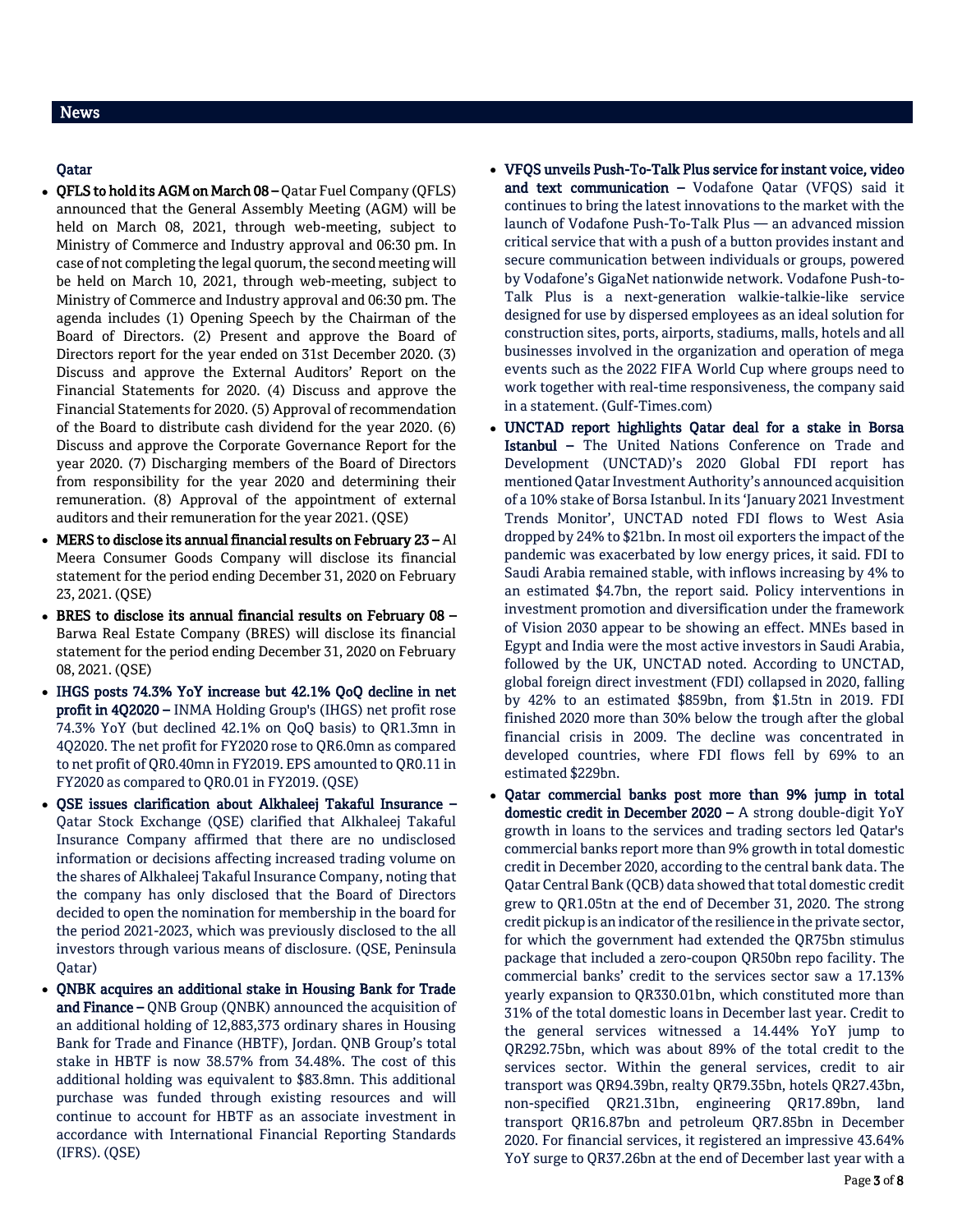large share of it directed towards investment companies (QR24.42bn), investment funds (QR6.63bn), non-specified (QR4.39bn) and insurance (QR1.5bn). The banks' credit to the trading sector witnessed an 11.26% YoY expansion to QR159.38bn, or more than 15% of the total domestic loans in December 2020. Within the trading sector, as much as QR57.48bn went to the commercial agencies, QR35.88bn to nonspecified, QR9.82bn to automobiles and spare parts, QR8.8bn to food products, QR8.15bn to chemicals and allied products, QR8.07bn to machinery and equipment, QR7.31bn to petroleum products, QR3.79bn to building materials and gypsum products, QR3.21bn to clothing and leather, QR3.05bn to petroleum refinery and QR2.95bn to agriculture and allied products. Credit to the real estate was up 5.69% YoY to QR205.72bn, which was about 20% of the total domestic credit in December 2020. As much as QR79.52bn went to the developers, QR57.6bn for commercial housing and QR26.17bn for the private housing. The consumption credit increased 7.11% YoY to QR146.99bn, constituting about 14% of the total domestic credit in November 2020. Consumption credit to nationals amounted to QR135.31bn, of which as much as QR73.84bn was unspecified, QR60.08bn as personal loans, while auto loans were to the tune of QR1.38bn. (Gulf-Times.com)

• Recovery gains ground in hospitality sector - The green shoots of recovery in the hospitality sector have started to become visible, helped by restart of air travel and pick-up in economic activities. Recent data have showed that the occupancy rate in the hotels is increasing consistently. According to the Planning and Statistics Authority data, the occupancy rate in Five-star hotels has increased to 49% in November last year from 48% in July 2020. Similarly, the occupancy rate in Four-star hotels has improved to 58% in November from 56% in July. One and twostar hotels have been the biggest gainers in terms of occupancy ratio. The occupancy ratio for this category of hotels has jumped from 40% in July to 59% in November. One of the main factors that have helped increase the occupancy ratio is the decline in room rates, making stay cheaper for the visitors. The average room rate for Five-star hotels decrease from QR541 in August to QR535 in November while in case of Four-star hotels it remained stable at QR217 during August-November period. The average room rate for One and two-star hotels declined significantly from QR140 in August to QR136 in November. Hotels in the country also took several measures to attract guests. As the restrictions imposed to curb COVID-19 pandemic forced citizens and expatriates to cancel their travel plans, hotels across the country launched exciting staycation offers to attract them. Staycation, a term coined by merging 'stay' and 'vacation', refers to a vacation spent in home country rather than abroad. Along with revitalizing the guests, these staycations boosted domestic tourism and stimulated the economy. Staycation offers varied from hotels to hotels but generally included up to 50% discount on rooms and include breakfast, discount on food and beverages, early check-in and late check-out, access to swimming pools, and many other such benefits. Safety of guests became a prime focus for hotels amid the outbreak of COVID-19. Hotels have applied the highest possible safety standards to make stay safe for guests. Hotels have also benefitted from the easing of COVID-19 related restrictions and restart of air travel. Many

hotels have seen travelers booking hotel rooms to meet the quarantine related norms. (Peninsula Qatar)

- Qatar healthcare system ranked best in region Owing to continuous investments and timely chalked-out strategies by the State, Qatar's healthcare system has become the best in the region. Qatar has been ranked among top 20 countries in Numbeo Healthcare Index by Country 2021, scoring 73 points. Taiwan is at number one globally among 93 countries covered in the survey. Other countries in top 20 include South Korea, France, Japan, Denmark, Spain, Austria, Thailand, Australia, Finland, Netherlands, Norway, Czech Republic, Belgium, United Kingdom, Switzerland, Germany, Israel and New Zealand. The scoring has been done seeing different aspects of healthcare system from skills of medical staff to equipment used in facilities. Qatar's scores in different components, covered in the survey, are as follows: Skill and competency of medical staff, 68.23 (high); speed in completing examination and reports, 69.66 (high); equipment for modern diagnosis and treatment, 88.28 (very high); accuracy and completeness in filling out reports, 69.53 (high); friendliness and courtesy of the staff, 76.16 (high); satisfaction with responsiveness (waiting) in medical institutions, 56.35 (moderate); satisfaction with cost, 75.00 (high); and convenience of location, 78.82 (high). Healthcare Index is an estimation of the overall quality of the healthcare system, healthcare professionals, equipment, staff, doctors, cost, etc. To present survey result, Numbeo used the scale (0, 100) for values since it is easier to read for users. In the survey, Doha has also emerged as first in the GCC scoring 72.94 on Numbeo Healthcare Index by City 2021. (Peninsula Qatar)
- Qatar-India bilateral trade may return to pre-COVID-19 levels in 2021, says envoy – Positive growth forecasts for 2021 and recent developments in the region may help Qatar-India bilateral trade return to its pre-COVID-19 levels this year, according to India's top diplomat in Qatar. Indian ambassador Dr Deepak Mittal said bilateral trade between Qatar and India grossed to almost \$11bn in 2019. At the height of the COVID-19 pandemic, trade figures between both countries stood at almost \$7bn from April to November 2020, "which was still a good growth despite the health crisis," he stressed. (Gulf-Times.com)
- Qatar 2022 venues ready to host the world's top clubs With less than two years to go before the FIFA World Cup Qatar 2022 takes place, two tournament venues will be given a global showcase when Ahmad Bin Ali and Education City stage the FIFA Club World Cup Qatar 2020. The club champions from five of football's six continental confederations, along with Qatar Stars League holders Al Duhail SC, will contest seven matches to determine the best club side in the world. The tournament will take place from 4-11 February – two months later than planned due to the COVID-19 pandemic. Auckland City, who were nominated to represent the Oceania region at Qatar 2020, withdrew from the competition because of Covid-19 quarantine measures required by authorities in New Zealand. The tournament will provide a fresh opportunity for Qatar to test the readiness of these two venues, in particular Ahmad Bin Ali, which was inaugurated on 18 December when it hosted the 48th Amir Cup final between Al Sadd SC and Al Arabi SC. (Gulf-Times.com)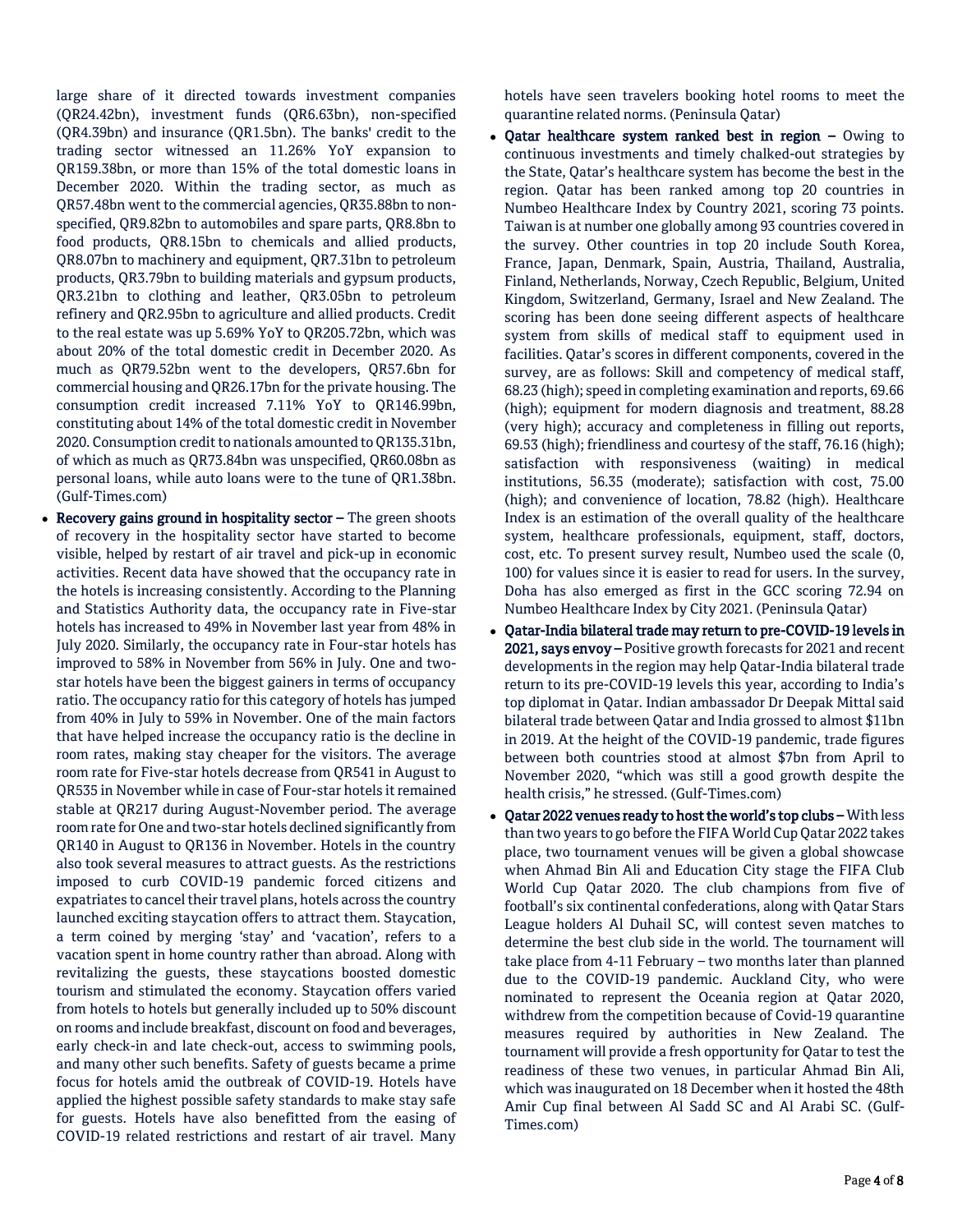Qatar Airways adds Africa flights as Saudi ban lift shortens trips – Qatar Airways increased the number of flights to African destinations after the lifting of a ban from using some other Gulf states' air space shaved hours off journey times. The Doha-based airline added flights to Casablanca, Tunis, Cape Town and Johannesburg, according to a Monday statement. The carrier's network currently stands at 120 destinations, with plans to reach 130 routes by the end of March. Saudi Arabia, the UAE, Bahrain and Egypt agreed earlier this month to fully restore ties with neighboring Qatar, ending a three-year dispute that divided the energy-producing region. The airspace ban had forced Qatar Airways to abandon plans to add new routes and make lengthy diversions, ballooning its fuel bill. (Bloomberg)

## International

- UN chief urges business to take the lead on COVID-19, climate and global recovery - UN Secretary-General Antonio Guterres on Monday urged businesses to lead the way to a fair and sustainable recovery from the COVID-19 pandemic while tackling the climate crisis, adding the world had reached "a moment of truth." Addressing a virtual meeting of the World Economic Forum - a gathering usually held in the Swiss ski resort Davos - Guterres spoke of global "fragilities" in climate, geopolitical divides, cyberspace and disarmament with growing risks of nuclear and chemical proliferation. "We have reached a moment of truth. In 2021 we must address these fragilities and put the world on track," Guterres said. "We count on businesses to play an important role by themselves and to put pressure on governments to do the right thing," he said. "We need you more than ever to help us change course, end fragility, avert climate catastrophe and build the equitable and sustainable future we want and we need." Guterres reiterated his concerns about a "great fracture" with the US and China split by different dominant currencies, trade and financial rules, internet, and geopolitical and military strategies. (Reuters)
- ELFA: US business borrowing for equipment falls 6% in December – US companies' borrowings for capital investments fell about 6% in December from a year earlier, the Equipment Leasing and Finance Association (ELFA) said on Monday. Companies signed up for \$12.1bn in new loans, leases and lines of credit last month, down from \$12.9bn a year earlier. Borrowings in December, however, rose 66% from the previous month. ELFA Chief Executive Officer Ralph Petta said most equipment finance sector observers would consider a single-digit decline in year-over-year new business volume tolerable, given the optimism around new US stimulus measures and COVID-19 vaccine distribution. Washington-based ELFA, which reports economic activity for the nearly \$1tn equipment finance sector, said credit approvals rose to 75.2% in December from 70.4% in November. ELFA's leasing and finance index measures the volume of commercial equipment financed in the US. The index is based on a survey of 25 members, including Bank of America Corp, CIT Group Inc and the financing affiliates or units of Caterpillar Inc, Dell Technologies Inc, Siemens AG, Canon Inc and Volvo AB. The Equipment Leasing and Finance Foundation, ELFA's non-profit affiliate, reported monthly confidence index of 59.6% in January, unchanged from December. A reading of above 50 indicates a positive business outlook. (Reuters)
- London and New York financial services treated the same, EU says – An EU forum for discussing financial services with Britain will be similar to what the US has, and it must be in place before market access will be considered, the bloc's financial services chief said on Monday. Britain's Brexit trade deal with the EU from January 1 does not cover financial services, leaving its City of London financial center largely cut off from the EU. Both sides are committed to creating a forum for financial regulatory cooperation by March, but talks have not started yet, the EU financial services commissioner told the European Parliament. "What we envisage for this framework is similar to what we have with the US, a voluntary structure to compare regulatory initiatives, exchange views on international developments and discuss equivalence related issues," Mairead McGuinness told the European Parliament. US and EU regulators took about four years just to agree on rules on cross-border derivatives. (Reuters)
- Ifo: German business morale hits six-month low as virus halts recovery – German business morale slumped to a six-month low in January as a second wave of COVID-19 halted a recovery in Europe's largest economy, which will stagnate in the first quarter, the Ifo economic institute said. Ifo said its business climate index fell to 90.1 from an upwardly revised reading of 92.2 in December. A Reuters poll had forecast a January reading of 91.8. "The second Corona wave has temporarily ended the recovery of the German economy," Ifo President Clemens Fuest said in a statement. Chancellor Angela Merkel and state leaders agreed last week to extend a lockdown until mid-February as Germany, once seen as a role model for fighting the pandemic, struggles with a second wave of infections. Ifo economist Klaus Wohlrabe told Reuters the economy would stagnate in the first quarter of the year, adding: "The German economy is starting the year with little confidence." The economy is likely to reach its pre-pandemic levels in mid-2022, according to a draft document prepared by the economy ministry and seen by Reuters on Monday. In a telling sign of corporate nervousness, Ifo's expectations index fell to its lowest level since June, confounding expectations for a rise. Unprecedented government rescue and stimulus measures helped lessen the shock of the pandemic in Germany last year, when the economy shrank by 5.0%, less than expected and a smaller contraction than during the global financial crisis. But the renewed lockdown measures are suppressing economic activity and confidence. Ifo's index on current conditions fell to its lowest since September. (Reuters)
- Ministry: German economy likely to reach pre-crisis level in mid-2022 – The German economy, Europe's largest, will likely reach its pre-pandemic levels in mid-2022, according to a draft document prepared by the economy ministry and seen by Reuters. The world economy's situation, underutilized production capacities and early indicators suggest a further recovery of the German economy, the ministry said in its draft annual economic report. Germany's budget deficit is seen at 7% this year when compared to gross domestic product, leading to a debt ratio of 72.5%, the ministry said, as Berlin is spending billions of euros to cushion the economic blow of the pandemic. (Reuters)
- Brazil 2020 tax take -6.9%, 'excellent' result given scale of crisis says economy minister – Brazil's federal tax revenue last year totaled 1.48tn Reais (\$269bn), the revenue service said on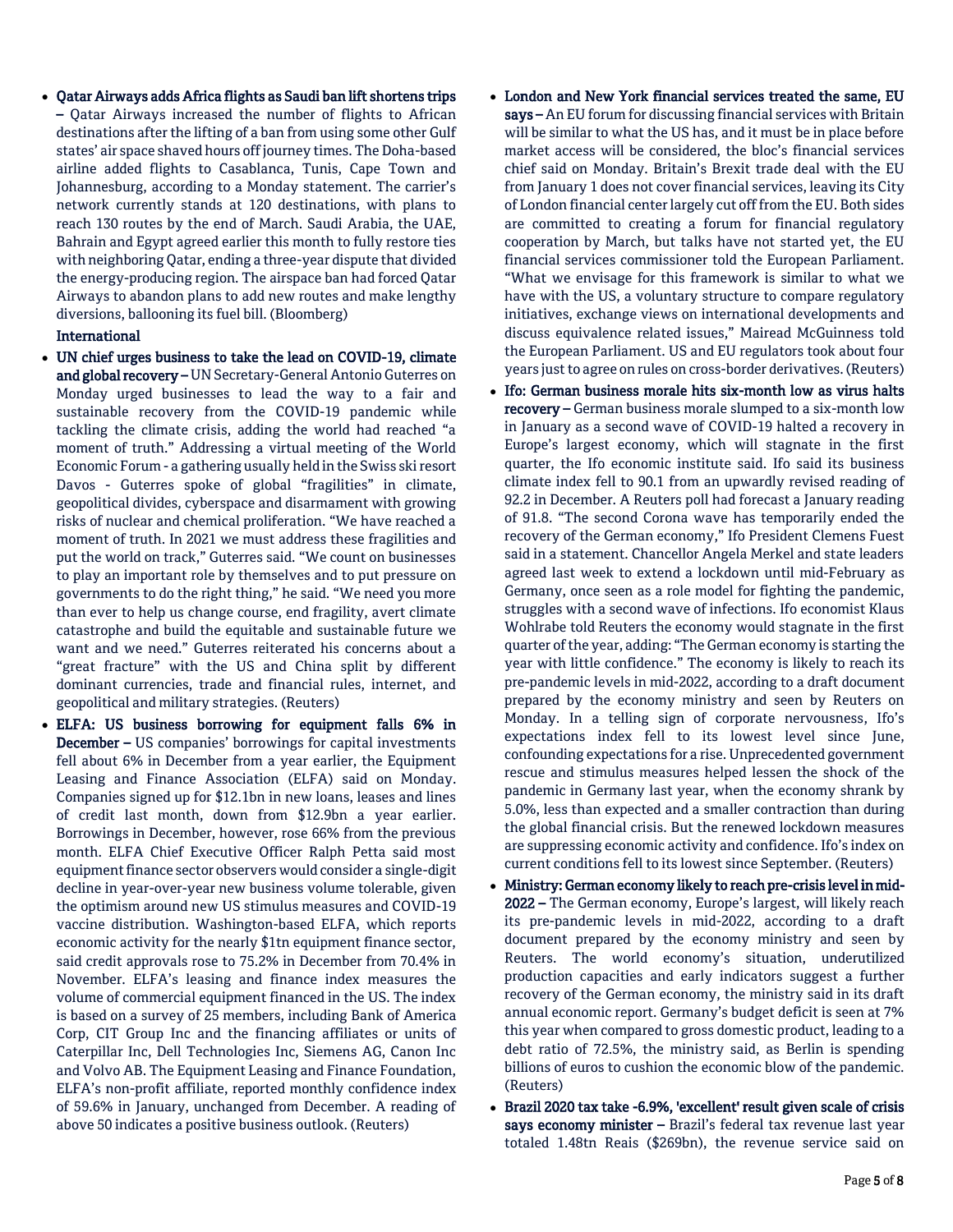Monday, a decline of 6.9% on the previous year due to the hit to the economy from the COVID-19 pandemic. Revenue in December rose from the same month the previous year, however, for a fifth straight month as the economy continued to recover and the revenue service recouped more tax payments that were deferred earlier in the year. Economy Minister Paulo Guedes said the relatively small decline over the course of 2020 was remarkable given the scale of the economic seizure earlier last year. "This shows the strength of the economic recovery," Guedes said in an online briefing to journalists, noting that tax revenues in May had plunged 30%. "The drop in revenue was well below what was projected at the beginning of the year, by economists, agencies and international bodies. This is an excellent result, given the situation," he said. December's total tax take was 159.1bn reais, up 3.2% in real terms on the same month in 2019, the agency said. It was exactly in line with a Reuters poll of economists. The total 2020 federal tax take of 1.48tn Reais was down 6.9% from 2019. Alongside a far bigger surge in spending to tackle the crisis, the lower tax take is expected to contribute to a 2020 government budget deficit of around 800bn Reais. Corporate payments to employment insurance and other social contributions fell 12% last year to 300bn Reais, social security revenues were down 7% to 430bn Reais, while corporate taxes were virtually stable at 272bn Reais. Personal income tax revenues fell 2% to 133bn Reais, and revenue from the 'IOF' tax on credit card transactions nearly halved to 22bn Reais after that levy was eliminated earlier this year as a temporary measure to tackle the economic harm caused by the coronavirus. (Reuters)

 Russian economy to regain pre-crisis level by autumn, VTB CEO says – Russia's economy may return to pre-crisis levels by autumn and overall gross domestic product growth this year could reach around 3.7%, Andrey Kostin, Chief Executive of the country's second biggest bank VTB said. The International Monetary Fund has praised Moscow's efforts in tackling the economic effects of the COVID-19 pandemic, with an increase in borrowing and spending coupled with a soft monetary policy resulting in a GDP fall of 4%. As commodities prices, the lifeblood of the Russian economy, are generally on the rise as a result of renewed demand, GDP growth is seen at around 3.7% this year, Kostin said during a virtual meeting of the World Economic Forum. "We feel reasonably optimistic about this and we hope that by autumn the Russian economy will return to the pre-crisis level," Kostin said. Russian credit rating agency ACRA forecasts growth close to Kostin's expectations, with the Ruble firming, provided there are no new sanctions on Moscow, a risk which has re-emerged since the arrest of an opposition leader. The European Union will consider fresh sanctions against Russian individuals on Monday after more than 3,000 people were arrested on Saturday in protests to demand the release of Kremlin critic Alexei Navalny. Russia's inflation hit 4.9% in 2020 from 3.0% in 2019, above the central bank's 4% target, and the budget deficit reached 3.8% to GDP, its widest in a decade. Moscow has previously said it plans to cut extra support to the economy to some 1% of GDP this year, from 4.5% in 2020. (Reuters)

# Regional

- New Saudi Central Bank Chief may face monetary strains in investment push - The new Governor of the Saudi Central Bank faces the delicate task of balancing the need to preserve monetary reserves amid steep fiscal targets with potential support for Crown Prince Mohammed bin Salman's ambitious investment plans, analysts said. Fahad Al-Mubarak, appointed in a royal decree on Sunday for a second stint in the role, takes the helm as the world's top oil exporter moves to recover from a sharp economic contraction last year caused by low crude prices and the COVID-19 pandemic. Saudi Arabia, which posted a fiscal deficit of 12% of GDP last year, plans to nearly balance its budget by 2023 while pushing through economic diversification plans that are largely being supported by its sovereign wealth fund, Public Investment Fund (PIF). "I think there will be more pressure on the monetary side to help revive economic activity and a greater focus on supporting the Public Investment Fund's growth objectives, including on the funding side," Chief Economist at Abu Dhabi Commercial Bank, Monica Malik said. The Gulf state has been financing its budget through debt issues and withdrawals of government reserves at the central bank, which last year also pumped \$40bn of foreign reserves into PIF to help fund investments. (Reuters)
- PIF in talks with Lucid for car factory, FT says Lucid Motors Inc. is in talks with Saudi Arabia's sovereign wealth fund, Public Investment Fund (PIF) to build an electric vehicle factory in the Kingdom, the Financial Times (FT) reported, citing an interview with the fund's Governor, Yasir Al-Rumayyan. Bloomberg reported earlier this month that Lucid is in talks with the kingdom's Public Investment Fund (PIF) to build a factory potentially near the Red Sea city of Jeddah. The company raised more than \$1bn from the PIF in 2018, an investment that was conditional on the firm developing a site in Saudi Arabia, sources said. The fund is seeking to lure international companies to set up operations in the Kingdom, the FT said. It is "already in discussion with a number of companies in the health sector," Al-Rumayyan told the paper, without giving further details. (Bloomberg)
- ADNOC Distribution expands footprint with over 120 petrol stations, stores – ADNOC Distribution, a subsidiary of state-run Abu Dhabi National Oil Company, has expanded its network across the country with the opening of dozens of new stations and retail shops over the last one year. The largest operator of petrol stations and convenience stores reported on Monday that it opened a total of 64 new stations, 62 convenience stores and 38 "On the go" outlets across the UAE in 2020, highlighting that it has delivered on its growth strategy despite the challenges posed by the coronavirus pandemic. During the past year, the company also refurbished a total of 100 ADNOC Oasis convenience stores, while the membership of its ADNOC Rewards, the UAE's first loyalty program for fuel retail, hit more than one million by December. Moving forward, the company said it is set to go ahead with its plans to distribute \$700mn in dividend this year, "subject to board and shareholder approval". (Zawya)
- Grain storage and processing plant to be built at Abu Dhabi Port – Abu Dhabi Ports signed an agreement allowing the development of grain-storage and processing facilities at Khalifa Port, the company said. Plant will convert wheat into flour and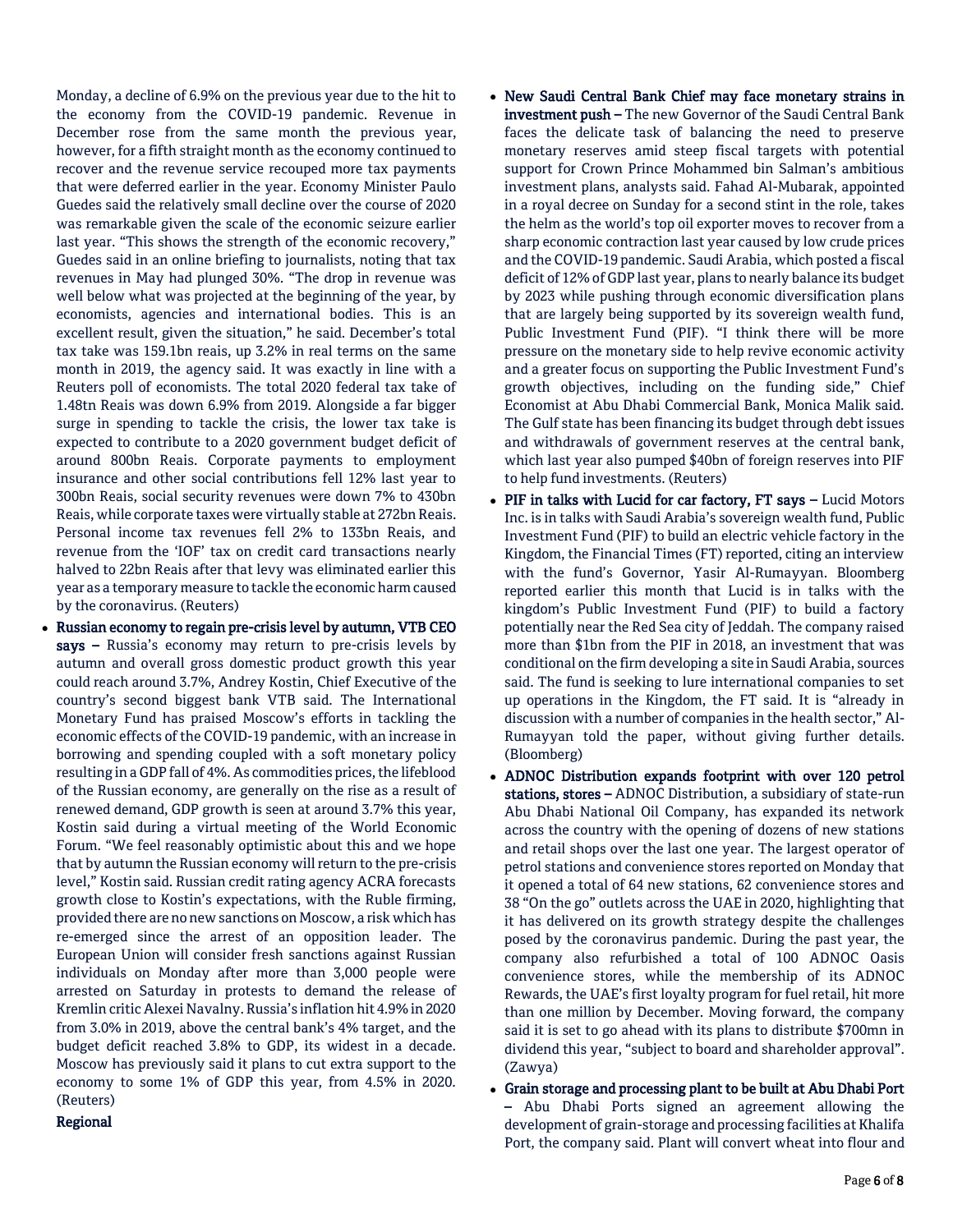corn into starch and glucose for human consumption and process barley, corn and wheat byproducts into animal feed. Plant to start operating in first quarter of this year, 300,000-ton facility to be built on a 100,000 square-meter plot. The agreement has been signed with Anchorage Investment; facilities to be managed by National Feed, a UAE-based commodity processing company. Land lease agreement is for 50 years. (Bloomberg)

- Kuwait draft budget foresees narrower deficit for fiscal 2021/22 – Kuwait's Finance Ministry has proposed a draft KD23.05bn budget for the fiscal year starting on April 1, it said in a statement on Monday. The budget forecasts government revenues of KD10.9bn in fiscal 2021/2022, meaning it expects a fiscal deficit of KD12.1bn - 13.8% narrower than the deficit budgeted for the fiscal year ending on March 31. S&P said it could downgrade the Gulf nation over the next six to 12 months "if Kuwait's institutional settings prevent the government from finding a long-term solution to its funding needs." (Reuters, Bloomberg)
- Kuwait will keep airport at 30% of capacity until further notice Kuwait's government has delayed the second phase of its plan for resuming commercial flights until further notice, the state news agency said on Monday, citing a cabinet decision, keeping the airport's capacity at 30% of pre-pandemic levels. The cabinet also ordered Kuwait's Directorate General of Civil Aviation to reduce the number of flights arriving in the country. Kuwait began the first phase of resuming flights in August last year at the reduced capacity, which it had said would last for six months, after which a maximum capacity of 60% was to be allowed. (Reuters)
- Oman Electricity Transmission Co hires banks for dollar bonds, document shows – Oman Electricity Transmission Company has hired banks to arrange a US-dollar denominated issuance of seven-year or 10-year bonds, a document showed on Monday. Bank ABC, First Abu Dhabi Bank, JPMorgan, National Bank of Oman and Standard Chartered will arrange investor calls starting on Monday, the document from one of the banks showed. A fixed-rate Rule 144A/Regulation S senior unsecured bond offering with a tenor of seven or 10 years will follow, subject to market conditions. (Reuters)
- Fitch rates OETC's proposed USD bond 'BB-(EXP) Fitch Ratings has assigned Oman Electricity Transmission Company's (OETC; BB-/Negative) proposed US dollar senior unsecured notes a 'BB- (EXP)' expected rating. The proposed notes will be issued through wholly owned subsidiary Oryx Funding Limited. The proposed notes are rated at the same level as OETC's senior unsecured rating as they are expected to be unconditionally and irrevocably guaranteed by the company. OETC's rating is constrained by the Sultanate of Oman (BB-/Negative). The expected notes will rank pari passu with other senior unsecured obligations of OETC and are expected to have a change of control clause if state ownership falls below 51%, a cross-default provision, and negative pledge covenants. The proceeds will be used to fund capex, refinance a bridge shareholder loan due in 2021 and for general corporate purposes. The final rating is contingent upon the receipt by Fitch of final documents conforming to information already received. Fitch's view of OETC's credit profile reflects stable profitability, with a significant share of EBITDA from regulated revenue. Funds from

operations (FFO) net leverage are expected to average 5.8x for 2020 to 2022, below Fitch's negative rating sensitivity of 6.5x for the Standalone Credit Profile (SCP) of 'bb+'. The pandemic and related government containment measures have created a weaker economic environment for the power sector in Oman, which continues to depend on direct government subsidies. (Bloomberg)

- Oman sells OMR76mn 91-day bills at yield 0.791%; bid-cover at 1.96x – Oman sold OMR76mn of 91-day bills due on April 28, 2021. Investors offered to buy 1.96 times the amount of securities sold. The bills were sold at a price of 99.803, have a yield of 0.791% and will settle on January 27, 2021. (Bloomberg)
- Fitch: Bahrain will likely need further Gulf financial support Bahrain will likely need further financial support from its Gulf neighbors despite reform measures, Fitch Ratings' lead Bahrain Analyst, Toby Iles said on Monday. Iles said Bahrain, a small oil producer, was likely to likely need the support from 2023 onwards and cited Fitch's oil price assumption. In 2018, Saudi Arabia, the UAE and Kuwait came to Bahrain's aid with a fiveyear zero-interest \$10.25bn package to help it avoid a credit crunch. (Reuters)